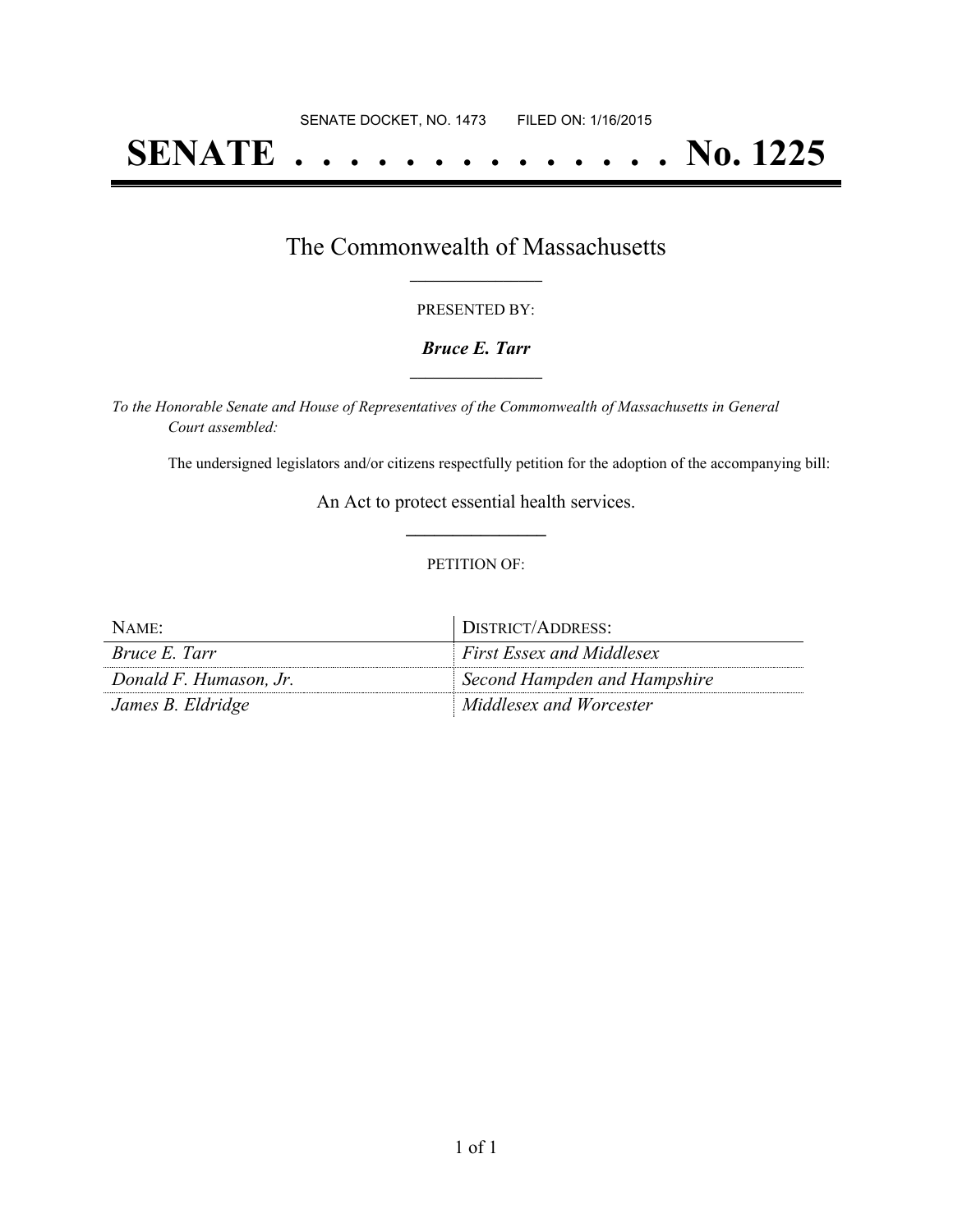#### SENATE DOCKET, NO. 1473 FILED ON: 1/16/2015

## **SENATE . . . . . . . . . . . . . . No. 1225**

By Mr. Tarr, a petition (accompanied by bill, Senate, No. 1225) of Bruce E. Tarr, Donald F. Humason, Jr. and James B. Eldridge for legislation to protect essential health services. Public Health.

#### [SIMILAR MATTER FILED IN PREVIOUS SESSION SEE SENATE, NO. *1102* OF 2013-2014.]

### The Commonwealth of Massachusetts

**In the One Hundred and Eighty-Ninth General Court (2015-2016) \_\_\_\_\_\_\_\_\_\_\_\_\_\_\_**

**\_\_\_\_\_\_\_\_\_\_\_\_\_\_\_**

An Act to protect essential health services.

Be it enacted by the Senate and House of Representatives in General Court assembled, and by the authority *of the same, as follows:*

1 SECTION 1. Section 51G of Chapter 111 of the General Laws, as appearing in the 2014

2 Official Edition, is hereby amended in Subsection (4) by inserting, after the first sentence, the

- 3 following: -
- 4 Any such notification shall include, but not be limited to, the following:
- 5 1. The reasons for which the closing or discontinuance is being proposed.
- 6 2. An analysis of the economic feasibility of retaining the essential health service or
- 7 hospital and the economic impacts of the proposed closing or discontinuance